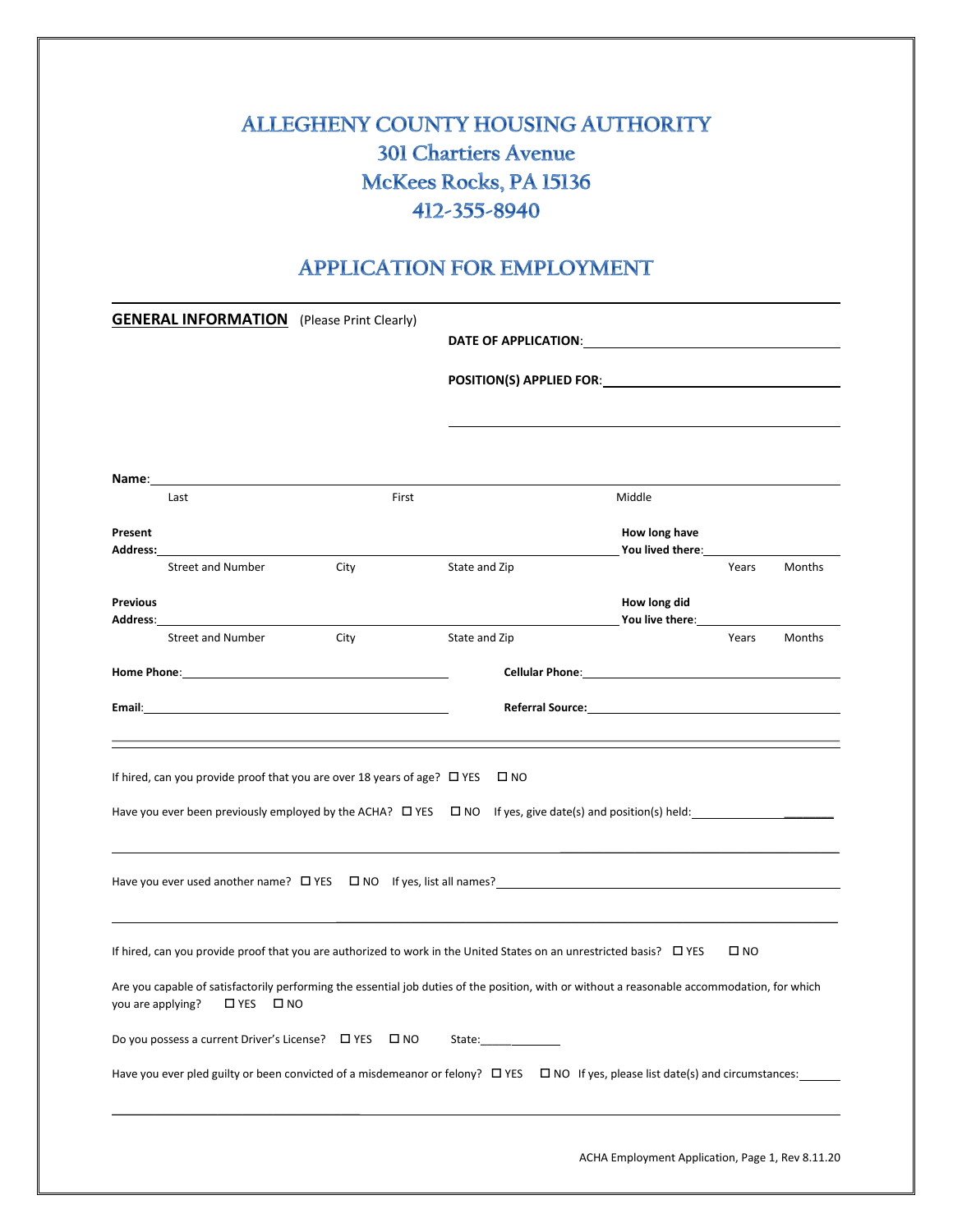Do you have any relatives working for the Housing Authority?  $\Box$  YES  $\Box$  NO If yes, please list their name, position and your relationship:

\_\_\_\_\_\_\_\_\_\_\_\_\_\_\_\_\_\_\_\_\_\_\_\_\_\_\_\_\_\_\_\_\_\_\_\_\_\_\_\_\_\_\_\_\_\_\_\_\_\_\_\_\_\_

#### **PREVIOUS EMPLOYMENT**

Please list the names of your present and previous employers, starting with your most recent employment. Use additional pages if needed.

| Employer:                                 | <b>Dates of Employment</b><br>From:   |
|-------------------------------------------|---------------------------------------|
| <b>Address:</b>                           | To:                                   |
|                                           | Position:                             |
| Telephone:                                | <b>Description of Work Performed:</b> |
| Supervisor:                               |                                       |
| <b>Reason for Leaving:</b>                |                                       |
| Salary/Hourly Rate<br>Final:<br>Starting: |                                       |

| Employer:                                | <b>Dates of Employment</b><br>From:   |
|------------------------------------------|---------------------------------------|
| <b>Address:</b>                          | To:                                   |
|                                          | <b>Position:</b>                      |
| Telephone:                               | <b>Description of Work Performed:</b> |
| Supervisor:                              |                                       |
| <b>Reason for Leaving:</b>               |                                       |
| Salary/Hourly Rate - Starting:<br>Final: |                                       |

| Employer:                                 | <b>Dates of Employment</b><br>From:   |
|-------------------------------------------|---------------------------------------|
| <b>Address:</b>                           | To:                                   |
|                                           | Position:                             |
| Telephone:                                | <b>Description of Work Performed:</b> |
| Supervisor:                               |                                       |
| <b>Reason for Leaving:</b>                |                                       |
| Salary/Hourly Rate<br>Final:<br>Starting: |                                       |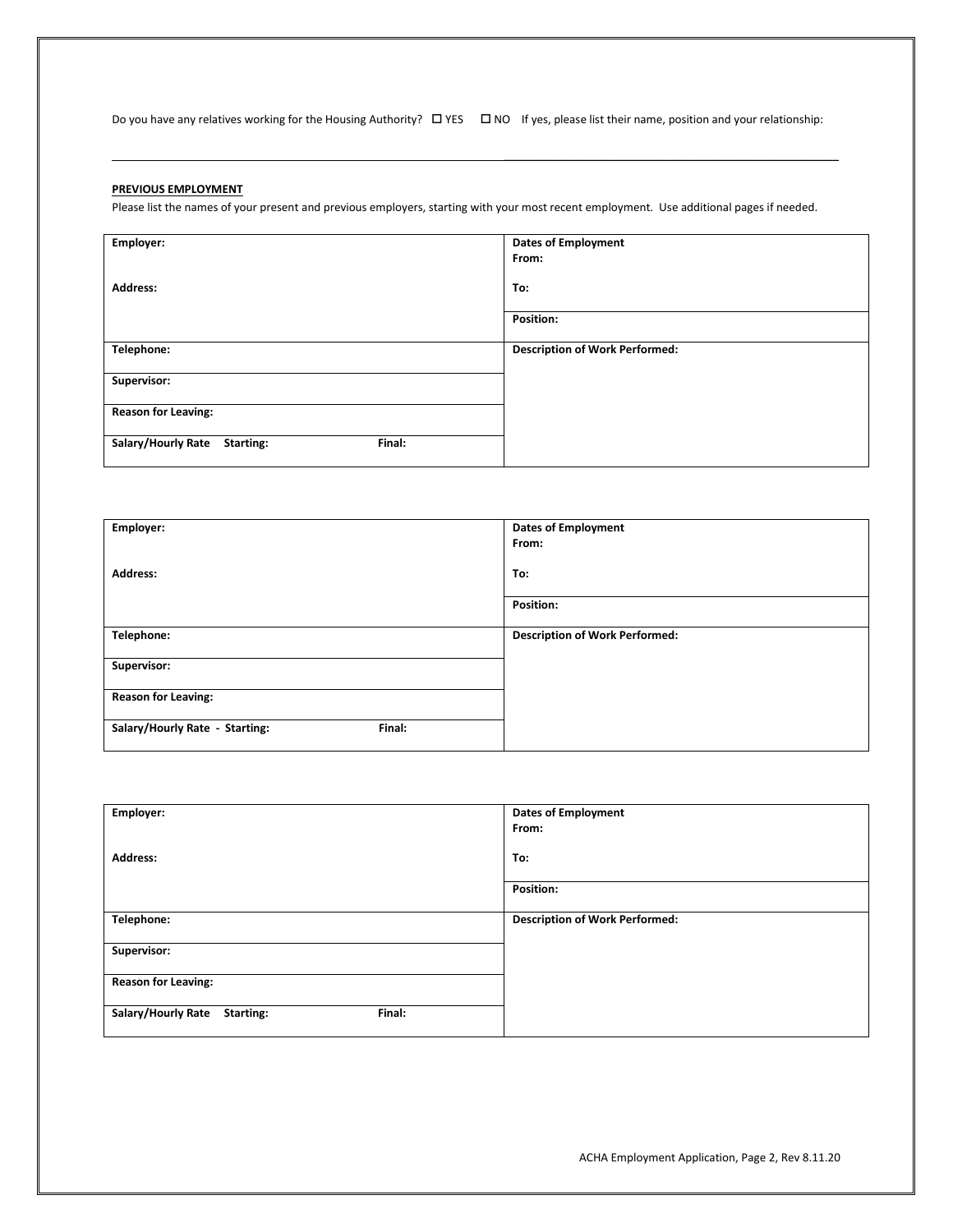| Employer:                                 | <b>Dates of Employment</b><br>From:   |
|-------------------------------------------|---------------------------------------|
| Address:                                  | To:                                   |
|                                           | Position:                             |
| Telephone:                                | <b>Description of Work Performed:</b> |
| Supervisor:                               |                                       |
| <b>Reason for Leaving:</b>                |                                       |
| Salary/Hourly Rate<br>Final:<br>Starting: |                                       |

May we contact the employers listed above? YES NO If no, please list employer(s) and indicate reason(s): \_\_\_\_\_\_\_\_\_\_\_\_\_\_\_\_\_\_\_\_\_

### **EDUCATION/ TRAINING**

| <b>School Name</b>      | <b>Years Completed</b><br>(Circle One) | Diploma/Degree | Course of Study/ Major | <b>Specialized Training,</b><br><b>Skills and Extra-</b><br><b>Curricular Activities</b> |
|-------------------------|----------------------------------------|----------------|------------------------|------------------------------------------------------------------------------------------|
| High School:            | 9 10 11 12                             |                |                        |                                                                                          |
| College/ University:    | 1234                                   |                |                        |                                                                                          |
| Graduate/ Professional: | 1234                                   |                |                        |                                                                                          |
| Trade:                  |                                        |                |                        |                                                                                          |
| Other:                  |                                        |                |                        |                                                                                          |

### **PERSONAL REFERENCES**

Please list three persons who know you well – not previous employers or relatives.

| Name | <b>Address/ Telephone Number</b> | Occupation | <b>Years Acquainted</b> |
|------|----------------------------------|------------|-------------------------|
|      |                                  |            |                         |
|      |                                  |            |                         |
|      |                                  |            |                         |
|      |                                  |            |                         |
|      |                                  |            |                         |
|      |                                  |            |                         |
|      |                                  |            |                         |
|      |                                  |            |                         |
|      |                                  |            |                         |